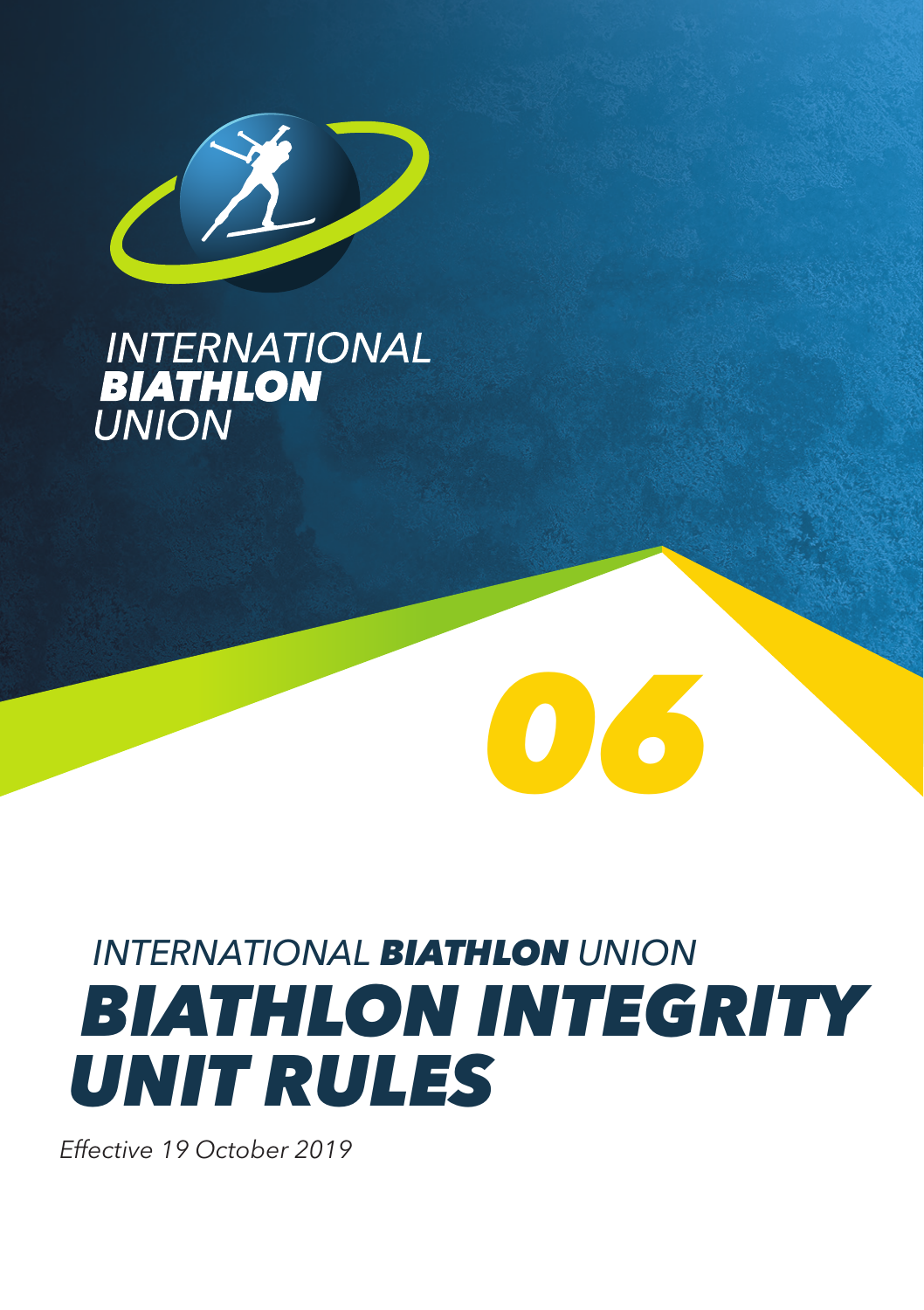# *TABLE OF CONTENTS*

# *PART I BIATHLON INTEGRITY UNIT*

| 1. | <b>Introduction</b>         | 3              |
|----|-----------------------------|----------------|
| 2. | <b>Responsibilities</b>     | 3              |
| 3. | Location                    | 3              |
| 4. | <b>Operating Structure</b>  | $\overline{4}$ |
| 5. | <b>Staff</b>                | $\overline{4}$ |
| 6. | <b>Systems and security</b> | $\overline{4}$ |
| 7. | <b>Website and branding</b> | $\overline{4}$ |

# *PART II THE BIU BOARD*

| 8. | <b>Composition</b>                        | 5 |
|----|-------------------------------------------|---|
| 9. | <b>Appointment</b>                        | 5 |
|    | 10. Powers                                | 6 |
|    | 11. Duties                                | 7 |
|    | 12. Meetings, voting and motions          | 8 |
|    | 13. Reporting                             | 9 |
|    | 14. Indemnity, remuneration, and expenses | 9 |
|    |                                           |   |

# *PART III THE HEAD OF THE BIU*

| 15. Appointment<br>16. Responsibility | 10 <sup>°</sup><br>10 <sup>°</sup> |  |  |  |  |
|---------------------------------------|------------------------------------|--|--|--|--|
| <b>PART IV FINANCES</b>               |                                    |  |  |  |  |
| 17. Funding                           | 12                                 |  |  |  |  |
| 18. Accounts                          | 12 <sup>°</sup>                    |  |  |  |  |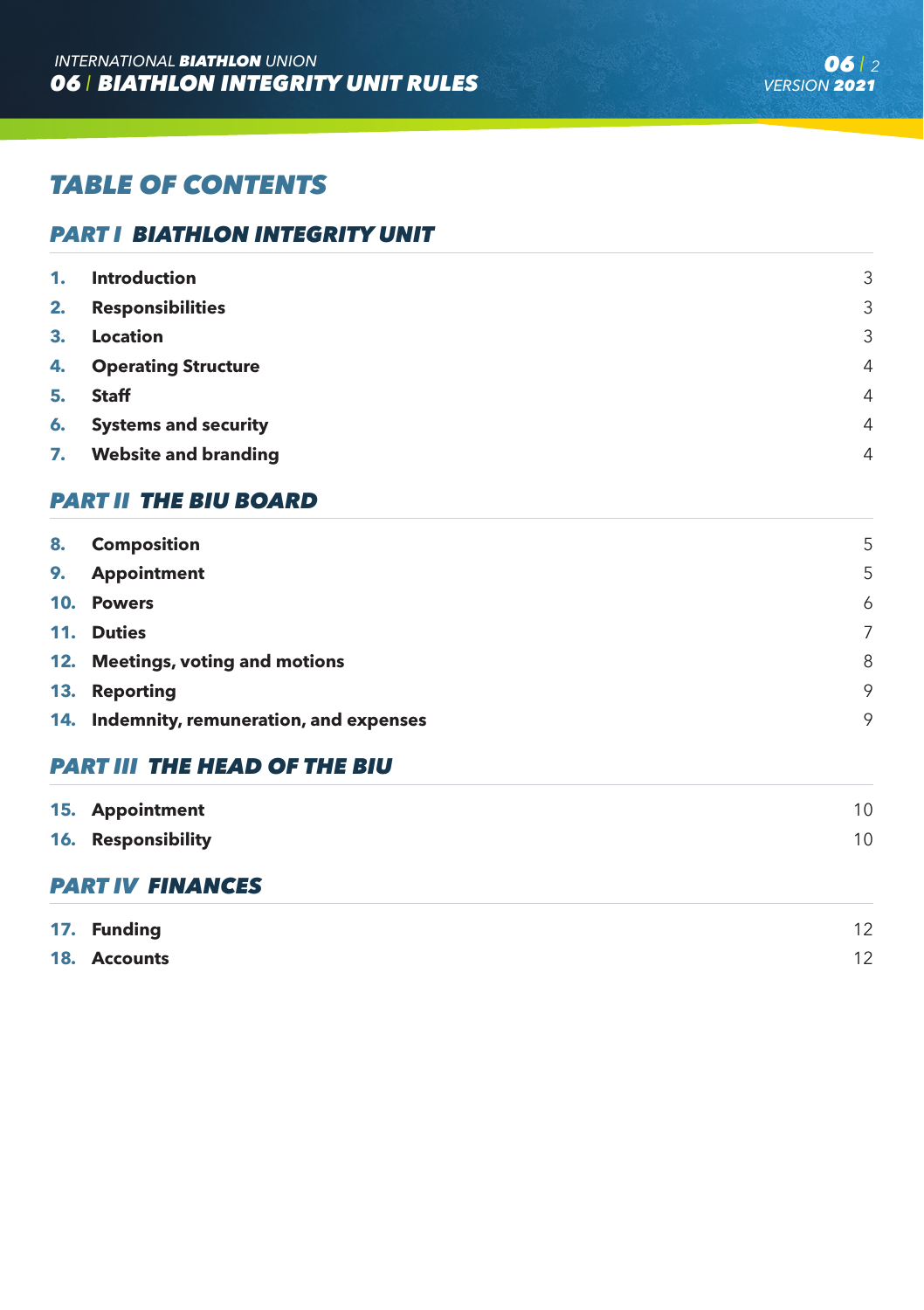# *PART I INTRODUCTION*

# **1. Introduction**

**1.1** Article 29 of the IBU Constitution requires the IBU to establish and maintain a comprehensive IBU Integrity Code, and to set up a Biathlon Integrity Unit (BIU) with the following mandate:

**1.1.1** to maintain public confidence in the integrity of the sport of Biathlon, and in the commitment of the IBU to take all steps necessary to protect that integrity, through the effective policing and enforcement of the IBU Integrity Code; and

**1.1.2** as part of that effort, to ensure the IBU is in full compliance at all times with its obligations as a signatory to the World Anti-Doping Code, and with its other governance and ethical compliance obligations set out in the Constitution and the Rules.

**1.2** These BIU Rules were adopted at the Extraordinary Congress meeting that took place in October 2019. They supplement Part VIII of the Constitution - which sets out the mandate and powers of the BIU and its operational independence (Articles 29 and 30) - by setting out and defining the structure and operations of the BIU, including the respective powers, roles, responsibilities and authority of the BIU Board and the Head of the BIU, and its finances.

**1.3** These BIU Rules come into effect as from 19 October 2019. From that date, they supersede any previous IBU rules covering the same subject-matter. The Executive Board may amend and/or supplement them from time to time at the request of the BIU Board, subject to the ultimate authority of Congress. In case of any conflict between these BIU Rules and the Constitution, the Constitution will prevail.

**1.4** These BIU Rules are governed by and will be interpreted in accordance with the laws of Austria and the rules of interpretation set out in Appendix 1 of the Constitution.

**1.5** Unless stated otherwise, the definitions and rules of interpretation set out in Appendix 1 to the Constitution will also apply to these BIU Rules. Defined terms are in italics.

# **2. Responsibilities**

**2.1** As per Article 29.3 of the Constitution, the main responsibilities of the BIU will include:

2.1.1 to educate all IBU Officials (including IBU Staff), NF Members, NF Member office-holders and staff, Athletes, Athlete Support Personnel, and others who are bound by the IBU Integrity Code about their obligations thereunder, and to monitor their compliance with those obligations;

**2.1.2** to monitor compliance by the IBU with its obligations as a signatory to the World Anti-Doping Code and with its other governance and ethical compliance obligations set out in the Constitution and the Rules;

**2.1.3** in the name of the IBU, to investigate potential violations of the IBU Integrity Code;

**2.1.4** in the name of the IBU, to prosecute alleged violations of the IBU Integrity Code before the Disciplinary Tribunal;

**2.1.5** in the name of the IBU, to pursue/defend appeals to the CAS from decisions of the Disciplinary Tribunal; and

**2.1.6** to obtain relevant intelligence and information from and to share relevant intelligence and information with other relevant authorities.

# **3. Location**

**3.1** The BIU will have its headquarters at one or more locations, as decided by the Executive Board on the recommendation of the BIU Board.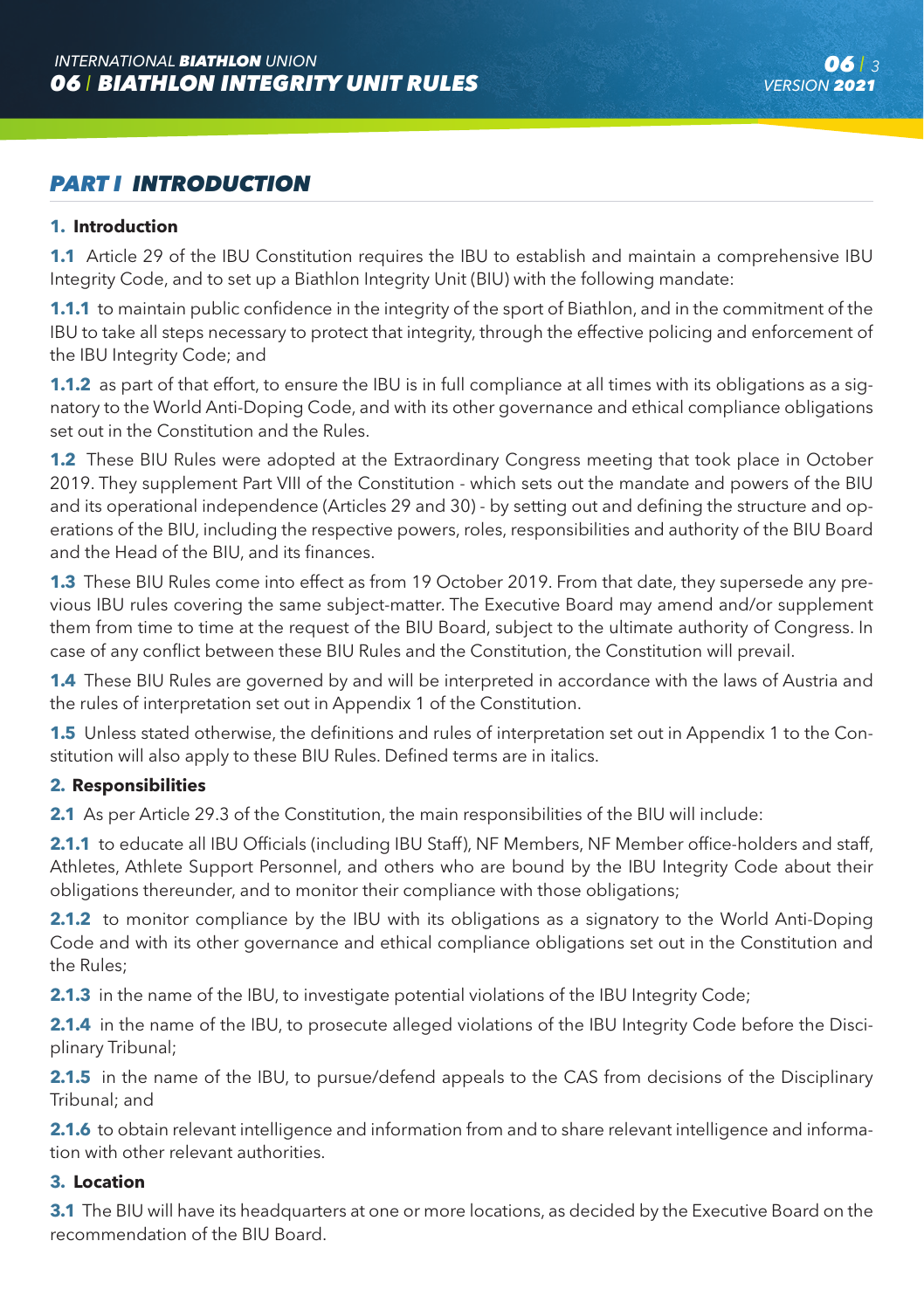**3.2** The BIU will be located in premises that are wholly separated from the headquarters and any other offices of the IBU. They may be in the same building as IBU offices, provided that they are capable of being secured so that no one may access them without the knowledge and agreement of the BIU Staff.

# **4. Operating Structure**

**4.1** The operating structure of the BIU, including any departments or divisions, and staffing structures, will be approved by the BIU Board on the recommendation of the Head of the BIU.

**4.2** If agreed by the Secretary General, the BIU may use functions and services provided by IBU Staff on agreed terms, provided that at all times the independence of the BIU is not compromised and the confidentiality of the BIU's work is maintained.

**4.3** The Head of the BIU and the Secretary General will agree on written protocols and policies to the extent necessary to manage any day-to-day matters relevant to both the BIU and the IBU generally. This may include matters such as external communications on integrity-related matters, disclosure of information received by the IBU that relates to the work of the BIU, and staff policies and procedures. These protocols and policies must, to the extent practicable, preserve the independence of the BIU and the confidentiality of its work.

# **5. Staff**

**5.1** All BIU Staff will be employed or engaged by the IBU, but will report to the Head of the BIU or his/ her designee.

**5.2** All permanent positions for BIU Staff will be publicly advertised on the official BIU website and the official IBU website unless the positions are filled by persons who are existing IBU Staff.

**5.3** No person may be employed or engaged as BIU Staff if they are IBU Staff or otherwise an IBU Official.

# **6. Systems and security**

**6.1** The Head of the BIU will put sufficient systems and procedures in place to ensure the security of all information held by the BIU and that such information is kept confidential (including from IBU Officials and IBU Staff) in all material respects. Such systems and procedures should meet current best practice business accreditation standards and must be strictly compliant with applicable data protection and privacy laws. The Head of the BIU will ensure such systems and procedures are documented.

# **7. Website and branding**

**7.1** The BIU will establish and maintain its own official BIU website, in the name of the Biathlon Integrity Unit.

**7.2** The BIU will have its own branding, which reflects both its connection to and its independence from the IBU. All branding of the BIU must be designed in consultation with, and approved by, the President.

**7.3** All intellectual property of the BIU, including its branding, will be owned by the IBU.

**7.4** The BIU Board will establish policies and procedures for the use of the branding, in consultation with the President.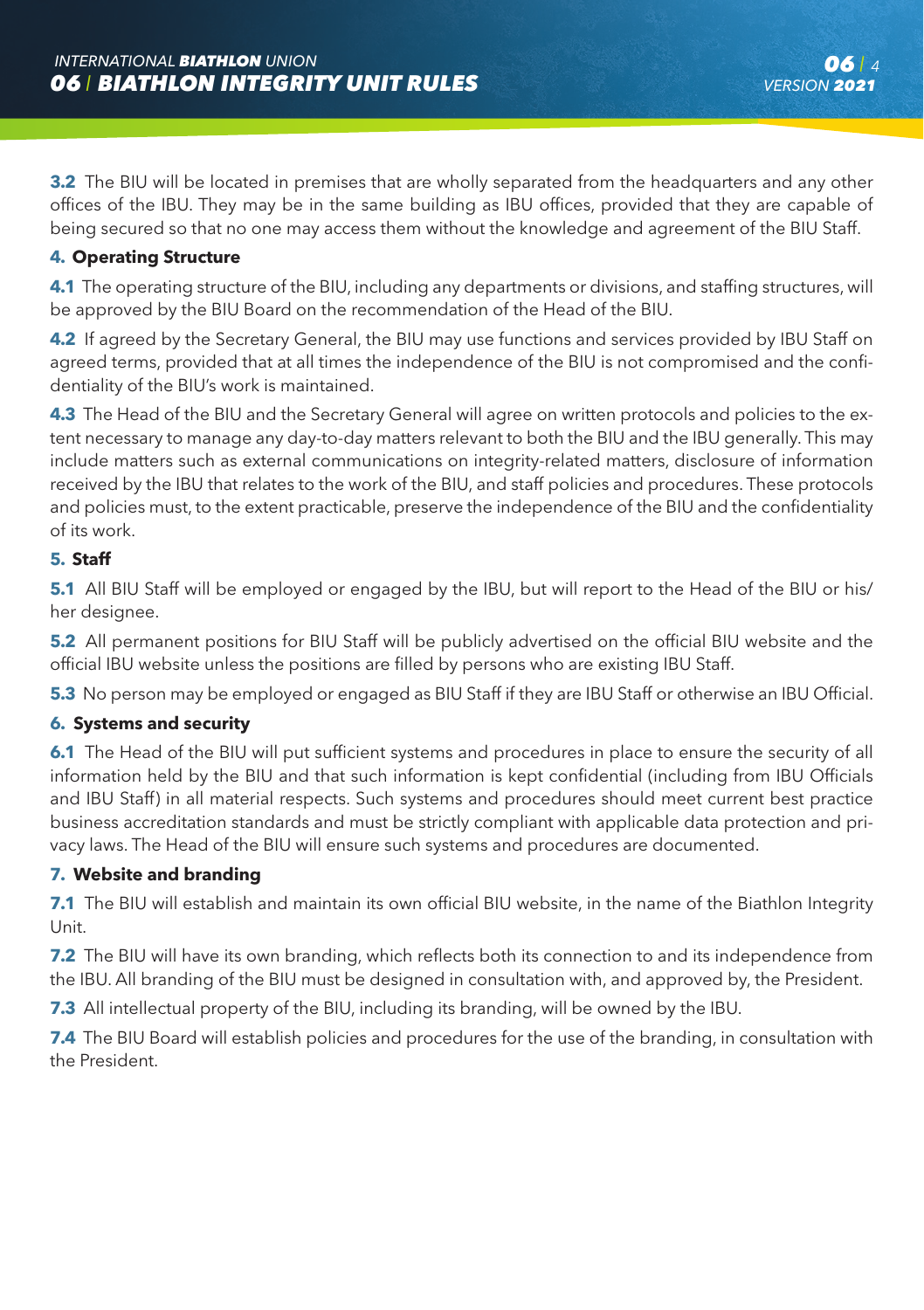# *PART II THE BIU BOARD*

#### **8. Composition**

8.1 In accordance with Article 30.3 of the Constitution, the BIU Board will be composed of three independent members, a member of the Executive Board, and the Head of the BIU.

**8.2** Each member of the BIU Board is an IBU Official. Therefore, in order to be appointed to the BIU Board, a person must be Eligible in accordance with Article 27 of the Constitution.

**8.3** In accordance with Article 28.1 of the Constitution, an ad hoc screening panel made up of independent persons appointed by the Executive Board will identify and determine the independence and Eligibility of candidates for appointment as independent members of the inaugural BIU Board. Subject strictly to the foregoing, the Vetting Panel will identify and determine the independence and Eligibility of candidates to fill any vacancies that arise among the independent members of the BIU Board, and to address any issue that arises about their independence and/or Eligibility subsequent to such appointment. If after their appointment an independent member of the BIU Board is determined by the screening panel or Vetting Panel (as applicable) not to be Eligible, the position of that member on the BIU Board will be automatically vacated.

# **9. Appointment**

**9.1** In accordance with Article 13.2.8 of the Constitution, the independent members of the inaugural BIU Board will be appointed by Congress at the Extraordinary Congress meeting held in October 2019, and subsequent BIU Boards will be appointed by Congress at subsequent Election Congress meetings. In each case, the appointment process will take place as follows:

**9.1.1** In accordance with Article 28.1 of the Constitution, an ad hoc screening panel in 2019 and the Vetting Panel thereafter will identify and recommend persons to Congress for appointment as independent members of the BIU Board, after the advertising of these positions publicly on the official IBU website (for all vacancies arising after the 2019 Congress), and based on such assessments, interviews and enquiries of applicants as the panel sees fit to conduct.

**9.1.2** Congress will appoint the three independent members of the BIU Board in accordance with Article 13.2.8 of the Constitution, including appointing one of them as chairperson of the BIU Board.

**9.1.3** The Executive Board will elect an Executive Board member to be a non-voting member of the BIU Board no later than the first Executive Board meeting held after the Congress meeting.

**9.1.4** The Head of the BIU will also be a non-voting member of the BIU Board. If at any point the position of Head of the BIU is vacant, his or her position on the BIU Board will also be vacant.

**9.2** Subject to Rule 9.4, the term of office for the members of the inaugural BIU Board will end at the close of the first Election Congress meeting held after the Extraordinary Congress meeting in October 2019, and the term of office for the members of subsequent BIU Boards will be approximately four years, commencing at the close of the Election Congress meeting at which they are appointed, and expiring at the close of the next Election Congress meeting at which they are replaced. This will not apply to the Head of the BIU, however, who will remain a member of the BIU Board throughout.

**9.3** A member may be re-appointed to the BIU Board at the end of their term, save that no member may serve more than three full terms, consecutively or otherwise.

**9.4** If at any time the position of a member of the BIU Board is vacated by the person appointed or elected to it prior to the expiry of their term of office for any reason (including (i) resignation; (ii) death; (iii) a decision that the person is no longer Eligible; (iv) their removal or retirement in accordance with the Constitution; or (v) their removal for serious breach or repeated or persistent breach of duties):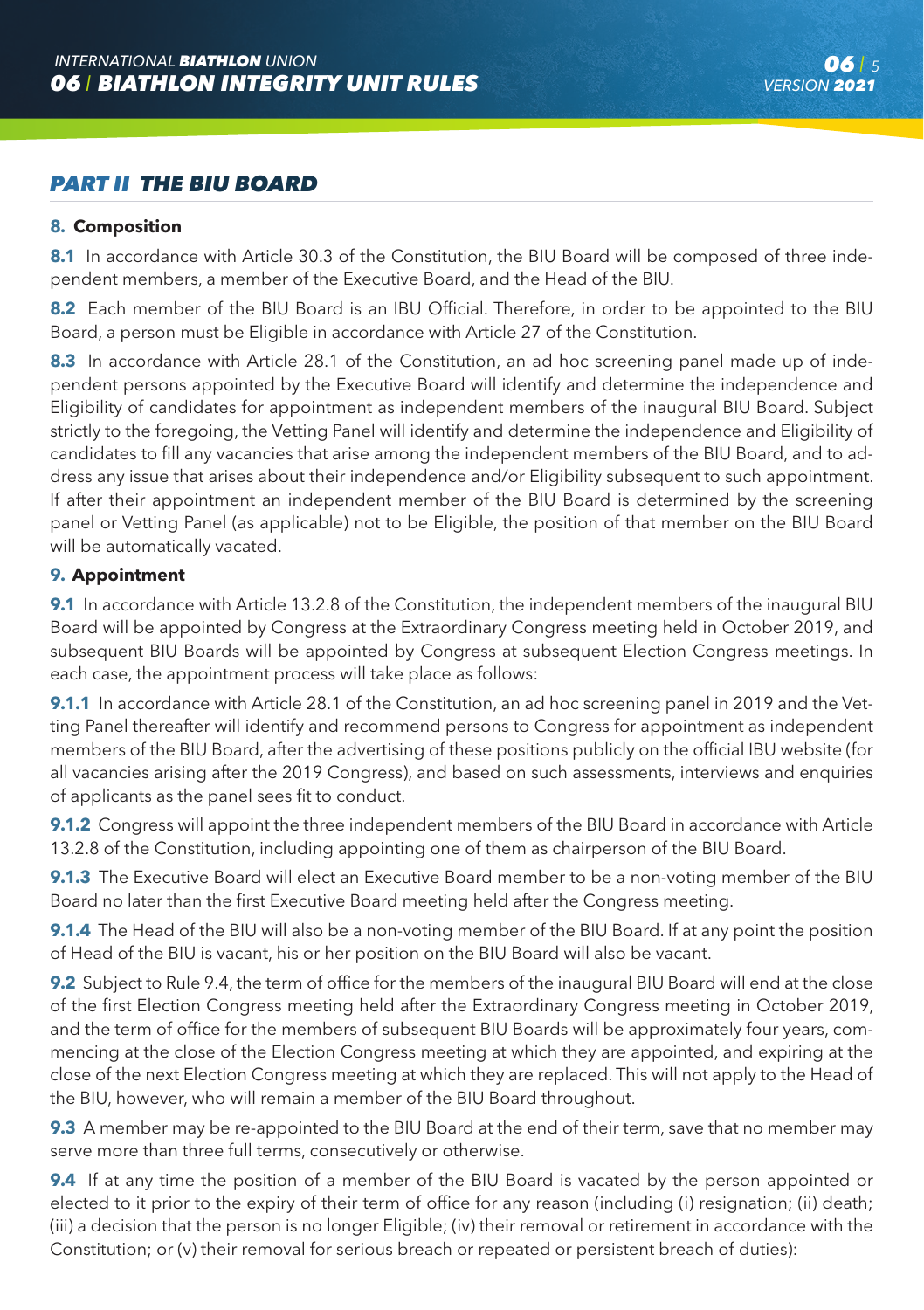**9.4.1** If it is the position of an independent member that becomes vacant, it will be filled until the next Congress meeting by a person appointed by the Executive Board on the recommendation of the Vetting Panel, with such appointment to be put to Congress for ratification at its next meeting.

**9.4.2** If it is the position of the Executive Board member that becomes vacant (whether because they cease to be an Executive Board member or for any other reason), they will be replaced on the BIU Board by another Executive Board member chosen by the other Executive Board members.

**9.4.3** If the Head of the BIU leaves the employ of the IBU, he or she will be replaced on the BIU Board by his or her successor as Head of the BIU.

# **10. Powers**

**10.1** The BIU Board will be responsible for governing the BIU and ensuring it carries out its role and responsibilities in accordance with the Constitution and these BIU Rules.

**10.2** The BIU Board will have the power to:

**10.2.1** approve and review a strategic plan for the BIU (which shall include provision for external audit of the BIU's operations by an independent external agency) and regularly monitor progress against that strategic plan;

**10.2.2** approve and review an annual plan, budget and three-year forecast of funding requirements for the BIU, and regularly monitor progress against the annual plan and budget;

**10.2.3** approve and review the anti-doping and integrity programmes for the BIU, on the recommendation of the Head of the BIU;

**10.2.4** appoint (including all terms and conditions of such appointment) and monitor the performance of the Head of the BIU and, if necessary, terminate such appointment;

**10.2.5** identify and manage the risks arising in relation to the BIU and the IBU Integrity Code;

**10.2.6** consider and recommend to the Executive Board any amendments to the Constitution and the Rules (including these BIU Rules and the IBU Integrity Code) that are relevant to the mandate of the BIU;

**10.2.7** approve and amend policies and procedures for the operation of the BIU, in particular to ensure that it operates independently from the IBU (provided that such policies and procedures are not inconsistent with the Constitution);

**10.2.8** establish committees of the BIU Board and other groups, taskforces or persons to carry out particular aspects of the work of the BIU Board under its delegated authority;

**10.2.9** approve decisions of the Head of the BIU as to:

**10.2.9.1** whether the BIU (in the name of the IBU) should bring proceedings for violation of the IBU Integrity Code;

**10.2.9.2** whether the BIU (in the name of the IBU) should agree the outcome of any proceedings with the subject(s) of the proceedings without reference to the Disciplinary Tribunal;

**10.2.9.3** whether the BIU (in the name of the IBU) should appeal decisions of Disciplinary Tribunals in cases arising under the IBU Integrity Code to CAS; and/or

**10.2.9.4** whether the BIU (in the name of the IBU) should participate in any appeal or other proceeding before CAS or any other forum to which the IBU is not a party;

**10.2.10** approve and amend policies and procedures for the making of other decisions permitted or required of the Head of the BIU under the IBU Integrity Code and/or these BIU Rules;

**10.2.11** if requested by the Head of the BIU, make decisions permitted or required of the Head of the BIU as set out in the IBU Integrity Code or in these BIU Rules;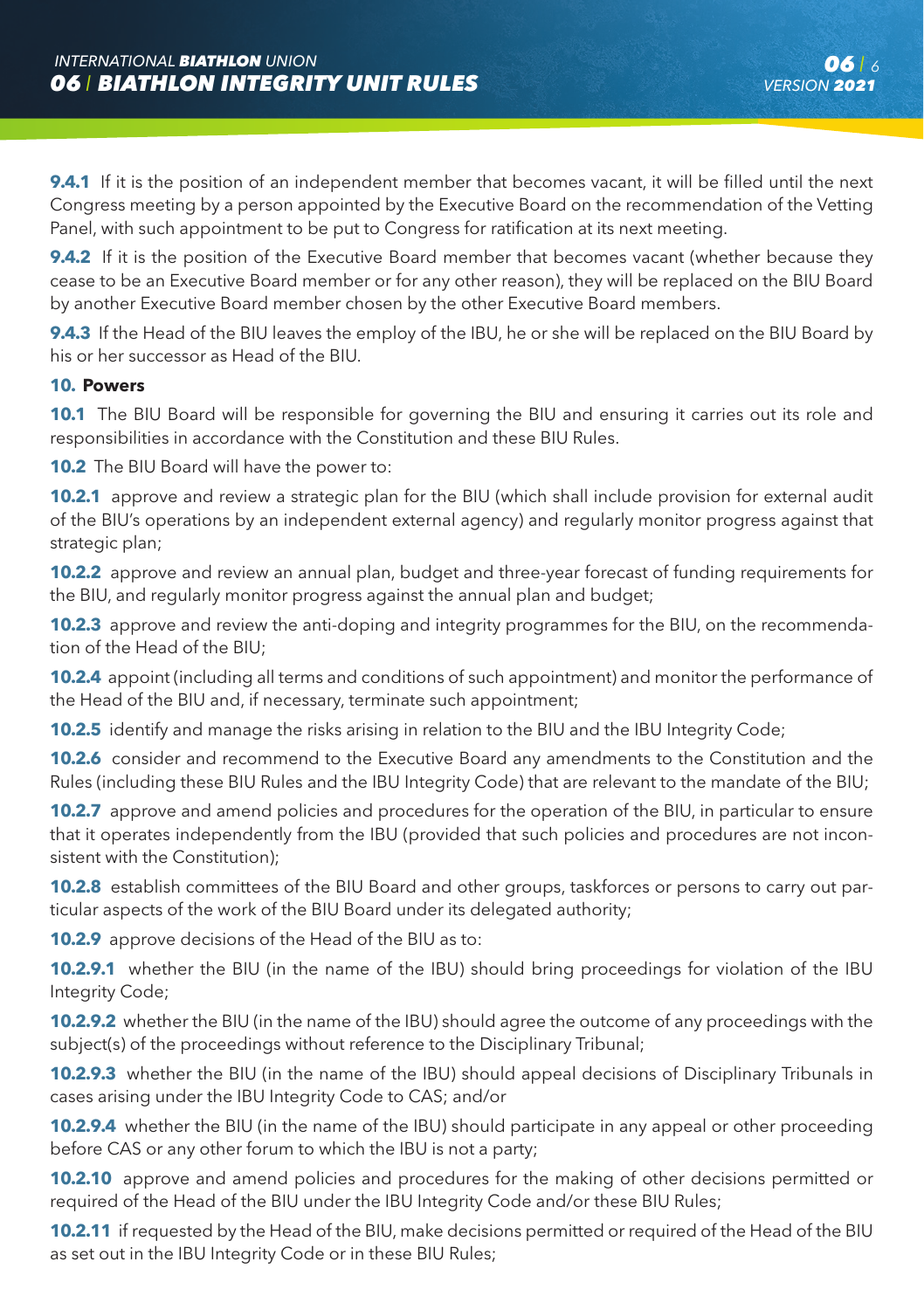**10.2.12** make recommendations to the Executive Board or Congress on any proposal by the Executive Board or Congress to suspend or sanction NF Members;

**10.2.13** supervise the control of expenditure and prudently use the funding allocated to the BIU;

**10.2.14** recommend to the Executive Board the opening in the name of the 'IBU – Biathlon Integrity Unit' of such bank accounts as the BIU Board considers necessary or helpful to carry out the BIU's mandate;

**10.2.15** engage, contract or otherwise agree to obtain the assistance or advice of any person or organization to assist in carrying out the BIU's mandate;

**10.2.16** establish policies and procedures containing delegations of authority and limits of authority for the Head of the BIU and other BIU Staff to ensure the necessary control of funds and expenditure of the BIU;

**10.2.17** approve major transactions relating to the BIU in accordance with the limitations and procedures agreed with the Executive Board;

**10.2.18** report to Congress and the Executive Board in accordance with the Constitution and these BIU Rules; and

**10.2.19** subject to the Constitution, do all other things necessary or desirable to fulfil the mandate of the BIU set out in Article 29 of the Constitution.

# **11. Duties**

**11.1** All members of the BIU Board are required at all times to:

**11.1.1** act at all times in good faith and in the best interests of the BIU;

**11.1.2** exercise the powers of the BIU Board for proper purposes;

**11.1.3** act, and ensure the BIU Board acts, in accordance with the Constitution and the Rules, including the IBU Integrity Code and these BIU Rules:

**11.1.4** maintain a reputation for high standards of business conduct;

**11.1.5** comply with and do not publicly disagree with BIU Board decisions, even if privately they do not agree with them;

**11.1.6** act independently from the organs of the IBU, including the President, Vice-President, Secretary General, Executive Board, and Committees, save to the extent specified in these BIU Rules;

**11.1.7** not agree to, nor cause or allow, the activities of the BIU to be carried on in a manner likely to create a substantial risk of serious loss to the IBU's creditors;

**11.1.8** not agree to the BIU incurring any obligations unless they reasonably believe at that time that the BIU will be able to perform the obligations when it is required to do so;

**11.1.9** except for the chairperson, not speak or make statements publicly on behalf of the BIU Board unless authorised to do so by the chairperson, or in accordance with delegated authority in writing from the BIU Board;

**11.1.10** exercise the care, diligence and skill that any reasonable BIU Board member would exercise in the same circumstances;

**11.1.11** disclose to the BIU Board the nature and extent of any interest that they have in a transaction or proposed transaction of the BIU as soon as they become aware of such interest or such transaction;

**11.1.12** not disclose to any Person information that they would not have had access to other than in their capacity as an BIU Board member, or make use of or act on that information except: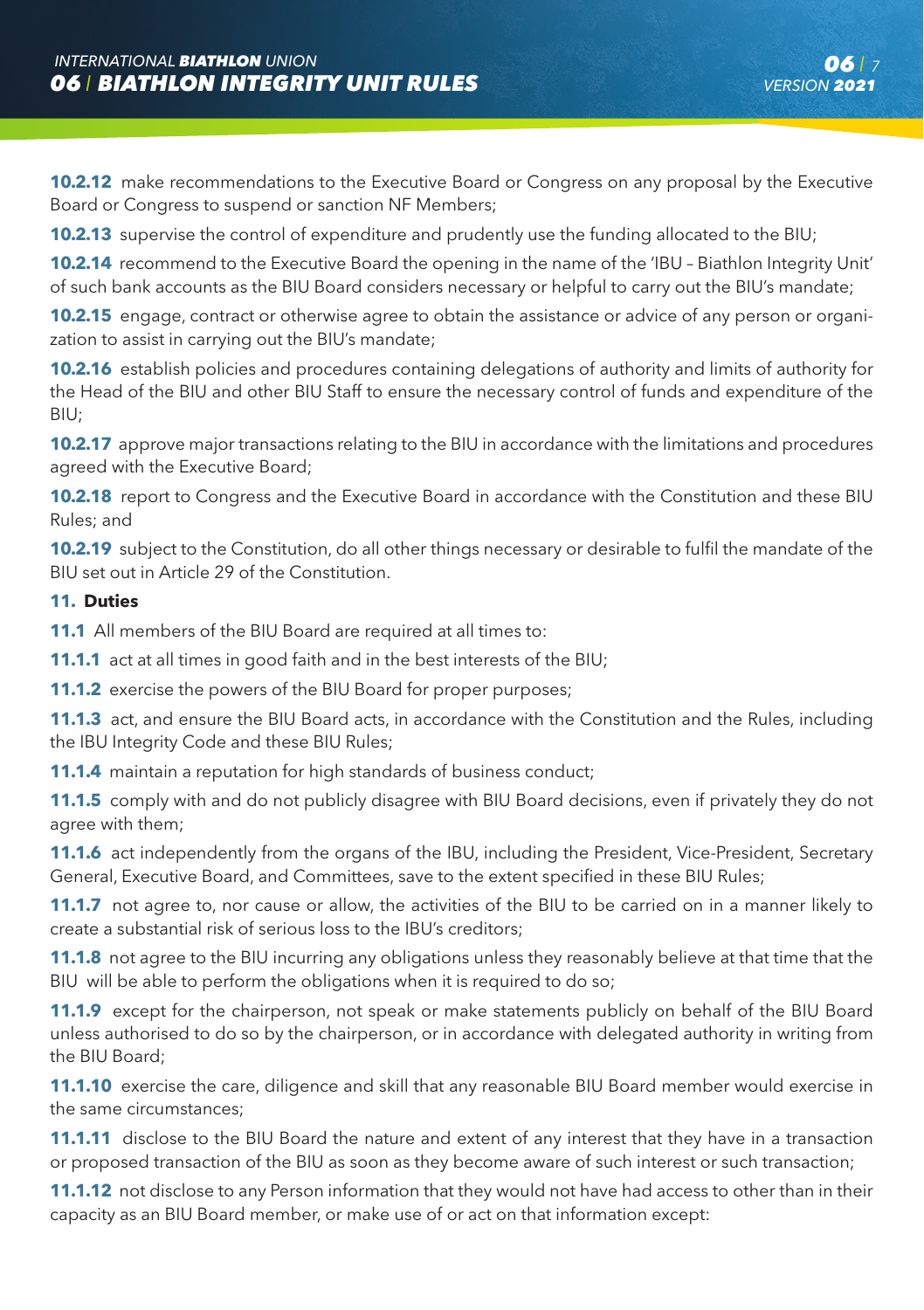**11.1.12.1** for the purposes of the BIU, as agreed by the BIU Board; or

**11.1.12.2** as required by law;

**11.1.13** make reasonable efforts to attend and actively participate in all BIU Board meetings; and

**11.1.14** participate in an annual review of the BIU Board's performance in the manner decided by the BIU Board.

**11.2** In addition to their general duties as a member of the BIU Board, the chairperson of the BIU Board has the following responsibilities:

**11.2.1** to be the lead ambassador and spokesperson for the BIU, together with the Head of the BIU, in accordance with policies decided by the BIU Board;

**11.2.2** to promote the BIU and liaise and co-operate with other sports organisations, public and private organisations and authorities (including WADA) and other stakeholders, including the media;

**11.2.3** to chair meetings of the BIU Board and lead the work of the BIU Board, including ensuring it implements good governance practices, functions effectively, acts within its powers, and meets its obligations and responsibilities;

**11.2.4** to support, monitor and liaise with and to form a strong collaborative working relationship with the Head of the BIU; and

**11.2.5** to authorise transactions and sign documentation binding the IBU only (a) together with at least one other member of the BIU Board; and (b) in accordance with decisions, policies and procedures decided by the BIU Board, or as otherwise specified in these BIU Rules.

**11.3** In addition, as per Article 28.1 of the Constitution, the responsibilities of the three independent members of the BIU Board include sitting together as the Vetting Panel referenced at Article 28 of the Constitution.

# **12. Meetings, voting and motions**

**12.1** Meetings of the BIU Board will occur at such regular intervals as the BIU Board may decide, and may also be called at any time by the chairperson or any two members of the BIU Board. Except to the extent set out in the Constitution or in these BIU Rules, the BIU Board will regulate its own procedure.

**12.2** BIU Board members may participate in any meeting of the BIU Board without being physically present. Such meetings may occur by telephone, through video conference facilities or by other means of verbal communication provided that prior notice of the meeting is given to all BIU Board members, and all persons participating in the meeting are able to hear each other effectively and simultaneously. Participation by any BIU Board member in this manner at a meeting will constitute the presence of that BIU Board member at that meeting.

**12.3** The quorum for a BIU Board meeting will be three BIU Board members, of which at least two must be independent members of the BIU Board.

**12.4** Each independent member of the BIU Board present at the meeting will be entitled to one vote on each motion. Voting by proxy or by letter is not permitted. The two non-voting members of the BIU Board may express their views on a motion, but such views will not be counted for voting purposes. Unless expressly specified otherwise in these BIU Rules, all motions will be carried by the votes of at least two of the independent members of the BIU Board. Any tied vote on a motion will not be carried; the chairperson will not have a deciding vote. Except for motions passed outside of a BIU Board meeting under Rule 12.5, voting at BIU Board meetings will be by voice, or (upon request of any independent member of the BIU Board) by show of hands or by secret ballot.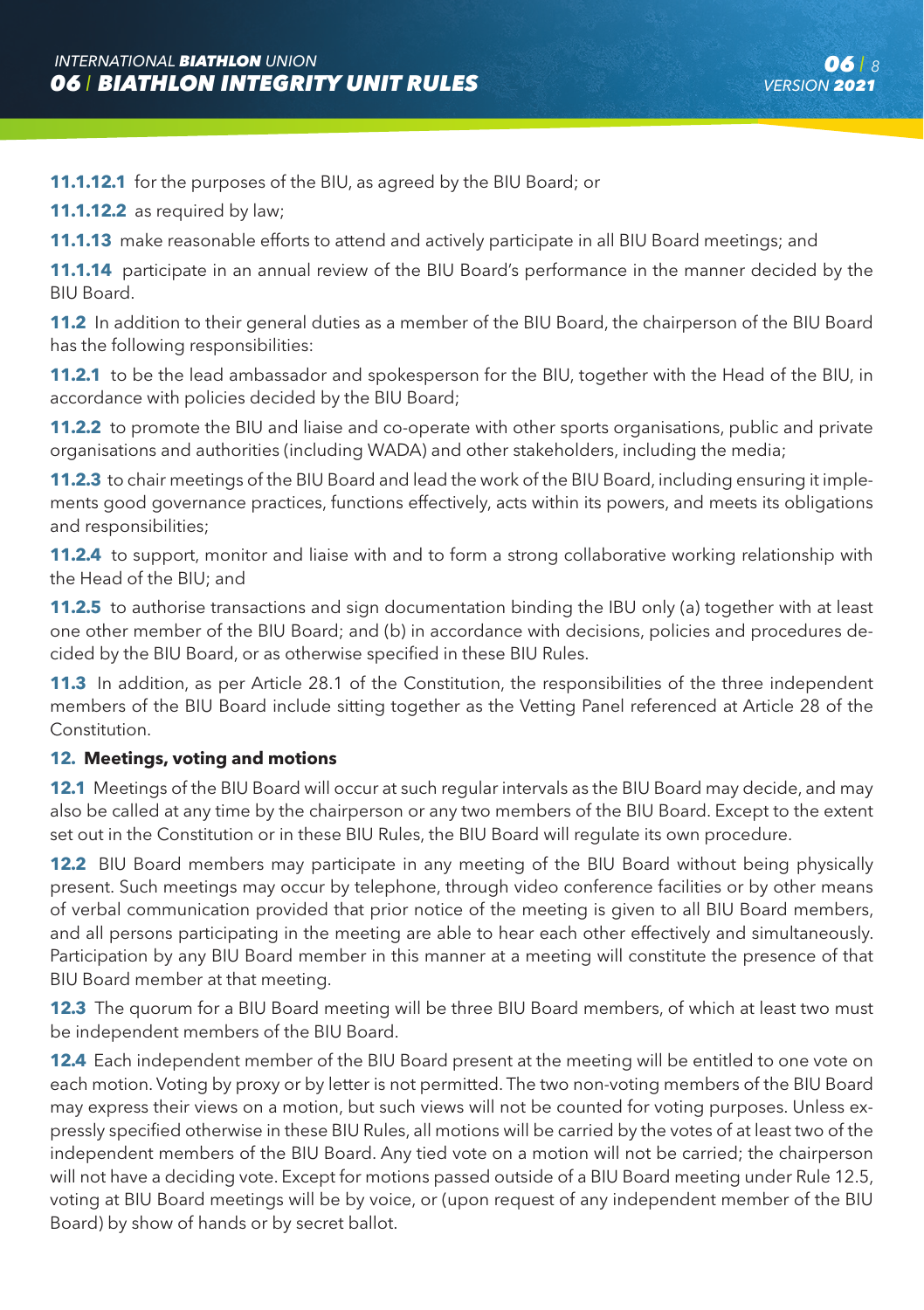**12.5** A motion in writing signed or consented to by email, facsimile or other forms of electronic communication by all the independent members of the BIU Board will be valid as if it had been passed at a meeting of the BIU Board. Any such motions may consist of several documents in the same form, each signed or consented to by one or more Independent members of the BIU Board.

# **13. Reporting**

**13.1** The BIU Board will:

**13.1.1** prepare and a written annual report, for circulation to NF Members by the Secretary General (in the year of an Ordinary Congress meeting, it will be circulated as part of the handbook distributed to NF Members for that meeting); and

**13.1.2** prepare and present a report to each Ordinary Congress meeting, in accordance with Article 30.7 of the Constitution. The presentation at Congress will be made in person by the chairperson or (if the chairperson is unavailable) by one of the other independent members of the BIU Board.

**13.2** The BIU reports will also be published on the official BIU website and the official IBU website after circulation to NF Members in accordance with Rule 13.1.1 or after presentation at the Congress meeting in accordance with Rule 13.1.2.

**13.3** The BIU Board will provide the following information to the Executive Board between Congress meetings:

**13.3.1** information as to the BIU's financial position, on a quarterly basis, at the first Executive Board meeting in the following quarter, in a form agreed between the BIU Board and the Executive Board, taking into account the independence of the BIU and the requirement for confidentiality of its work;

**13.3.2** financial and non-financial information necessary for the IBU to compile the IBU annual report and to complete any reporting to any Austrian authority (such as VAT reporting) or as otherwise required by law; and

**13.3.3** information (only to the extent appropriate and necessary) about any significant cases or controversy about or involving the BIU that is in the public domain.

#### **14. Indemnity, remuneration, and expenses**

**14.1** The IBU will indemnify all members of the BIU Board, including the Head of the BIU, in accordance with Article 41 of the Constitution.

**14.2** Each member of the BIU Board will be remunerated for their services to the BIU Board, and will have reasonable expenses incurred by them in carrying out their roles either paid or reimbursed, in accordance with the policy adopted by the Executive Board. The remuneration paid to BIU Board members (including the Head of the BIU) will be disclosed in each BIU annual report.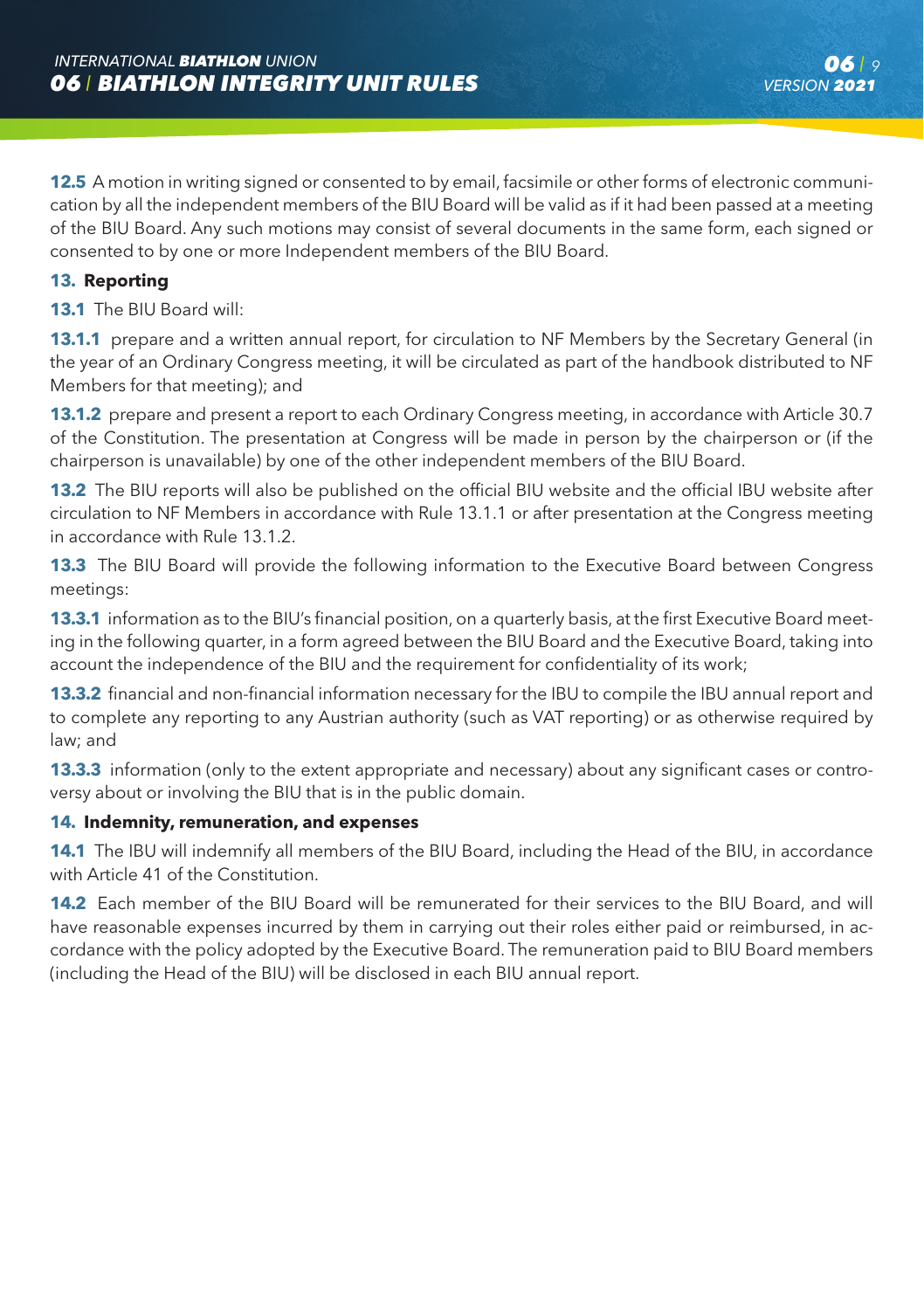# *PART III THE HEAD OF THE BIU*

# **15. Appointment**

**15.1** The terms and conditions of employment for the Head of the BIU (including any termination of such employment) will be decided by the BIU Board. Except for clearance from the Vetting Panel under the Vetting Rules, no approval is required from any other person or body within the IBU to employ or engage the Head of the BIU or to terminate the employment or engagement of the Head of the BIU.

**15.2** The Head of the BIU is appointed by, and accountable to, the BIU Board alone. They receive direction from and are responsible to the BIU Board and, on its behalf, the chairperson of the BIU Board. If there is any inconsistency between the directions of the chairperson and the directions of the BIU Board, the matter will be referred to the BIU Board.

#### **16. Responsibility**

**16.1** The Head of the BIU will be responsible for the day-to-day management of the BIU, including its offices and the BIU staff, in accordance with the directions of the BIU Board, the Constitution, these BIU Rules, and the policies and procedures of the BIU, and within such limitations and delegated authority as may be established by the BIU Board.

**16.2** The Head of the BIU is authorised to employ or engage (and terminate such employment or engagement of) all BIU Staff and contractors and advisors, unless the BIU Board specifies otherwise. No approval is required from any other person or body within the IBU to employ or engage BIU Staff, contractors, or advisors.

**16.3** The Head of the BIU is also responsible for:

**16.3.1** developing each of the BIU strategic plan, the annual plan, budget and three year forecast for funding of the BIU, and the annual BIU anti-doping programme and integrity programme, in each case for approval by the BIU Board;

**16.3.2** regularly reporting to the BIU Board on progress against such plans, budgets, forecasts and programmes;

**16.3.3** defining and monitoring delegations of the authority of the Head of the BIU to BIU Staff:

**16.3.4** controlling expenditure and allocating funding prudently in accordance with the approved budget;

**16.3.5** subject to the prior approval of the BIU Board in accordance with Rule 10.2.9, making decisions as to:

**16.3.5.1** whether proceedings should be brought for violation of the IBU Integrity Code;

**16.3.5.2** whether the BIU should agree the outcome of any proceedings with the subject(s) of the proceedings without reference to the Disciplinary Tribunal;

**16.3.5.3** whether the BIU (in the name of the IBU) should appeal decisions of Disciplinary Tribunals in cases arising under the IBU Integrity Code to CAS; and/or

**16.3.5.4** whether the BIU (in the name of the IBU) should participate in any appeal or other proceeding before CAS or any other forum to which the IBU is not a party;

**16.3.6** subject to any policies and procedures that may be adopted by the BIU Board from time to time, making other decisions permitted or required of the Head of the BIU as set out in these BIU Rules or in the IBU Integrity Code, including whether:

**16.3.6.1** to conduct investigations in accordance with the IBU Integrity Code;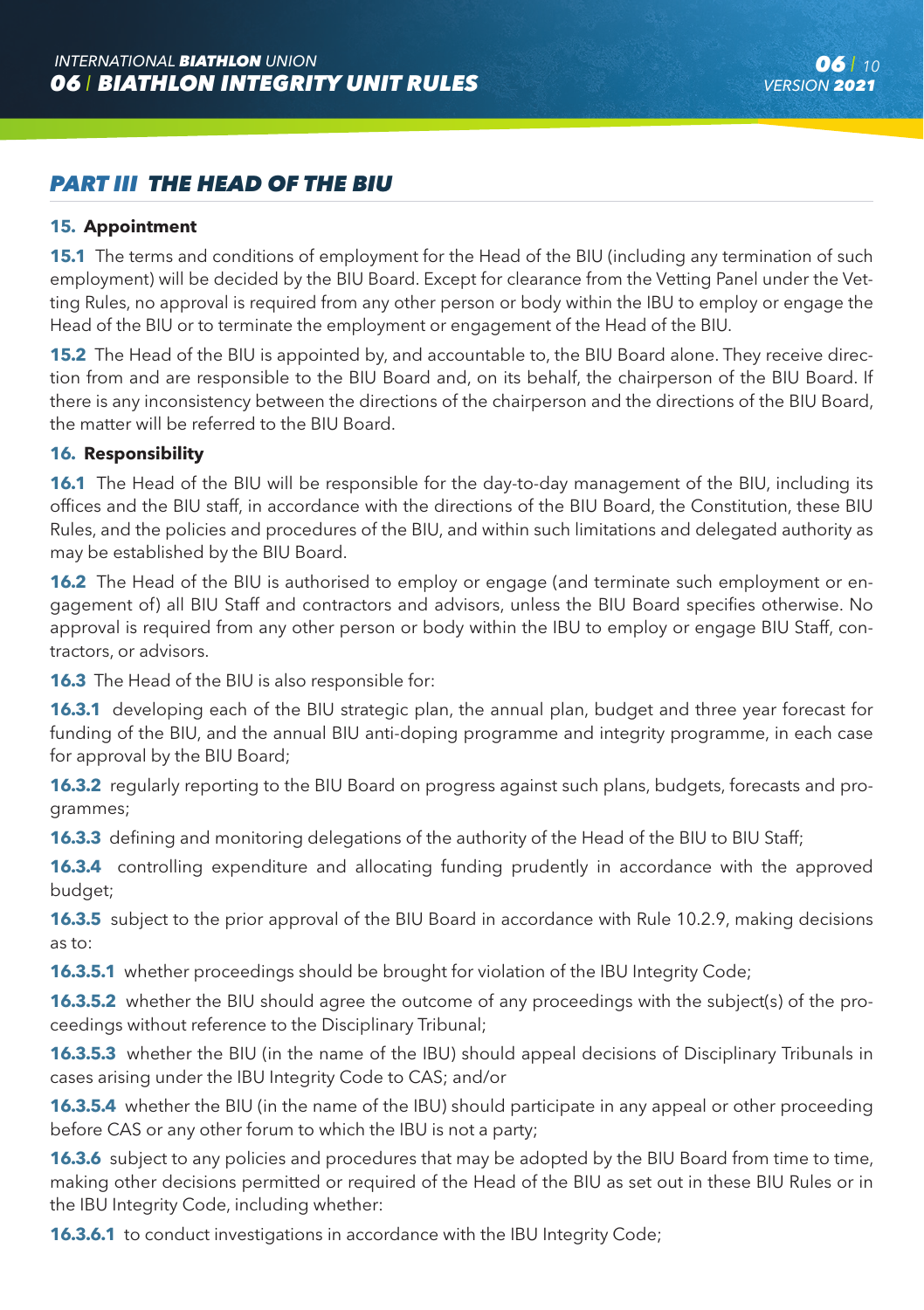**16.3.6.2** to impose a provisional suspension pending determination of the charge(s);

**16.3.6.3** to issue demands in accordance with Article 3.6 of Chapter E of the IBU Integrity Code; and/or

**16.3.6.4** to suspend periods of ineligibility where substantial assistance has been provided in accordance with the IBU Integrity Code;

**16.3.7** report to the BIU Board on all decisions made by the Head of the BIU in accordance with Rule 16.3.6, in such manner as the BIU Board may require, and by no later than the time of its next meeting;

**16.3.8** request the BIU Board to make any of the decisions permitted or required of the Head of the Integrity under Rule 16.3.6, whenever the Head of the BIU considers it necessary or appropriate for the BIU Board to do so;

**16.3.9** to the extent permitted by these BIU Rules or the IBU Integrity Code, act as the IBU Anti-Doping Administrator for the purpose of any doping cases arising under the IBU Anti-Doping Rules applicable prior to the issue of the IBU Integrity Code;

**16.3.10** with the approval of the BIU Board, engage, contract or otherwise agree to obtain the assistance or advice of any Person or organisation to assist the BIU in its work;

**16.3.11** support the chairperson of the BIU Board in engaging with external stakeholders of the BIU;

**16.3.12** develop systems, policies and procedures for the effective functioning of the BIU:

**16.3.13** develop, review and assess new projects and innovations for the improvement of the BIU's performance, for approval by the BIU Board;

**16.3.14** supervise and approve all reporting to external bodies as necessary;

**16.3.15** ensure compliance by the BIU with all applicable laws, the Constitution and the Rules, and the World Anti-Doping Code;

**16.3.16** prepare the BIU reports referenced in Rule 13.1 for the approval of the BIU Board:

**16.3.17** prepare the minutes of BIU Board meetings; and

**16.3.18** support the conduct of external audits of the BIU.

**16.4** The Head of the BIU may attend all Congress meetings but will have no voting rights.

**16.5** The Head of the BIU may be required to attend Executive Board meetings to report on the matters specified in Rule 13.3.